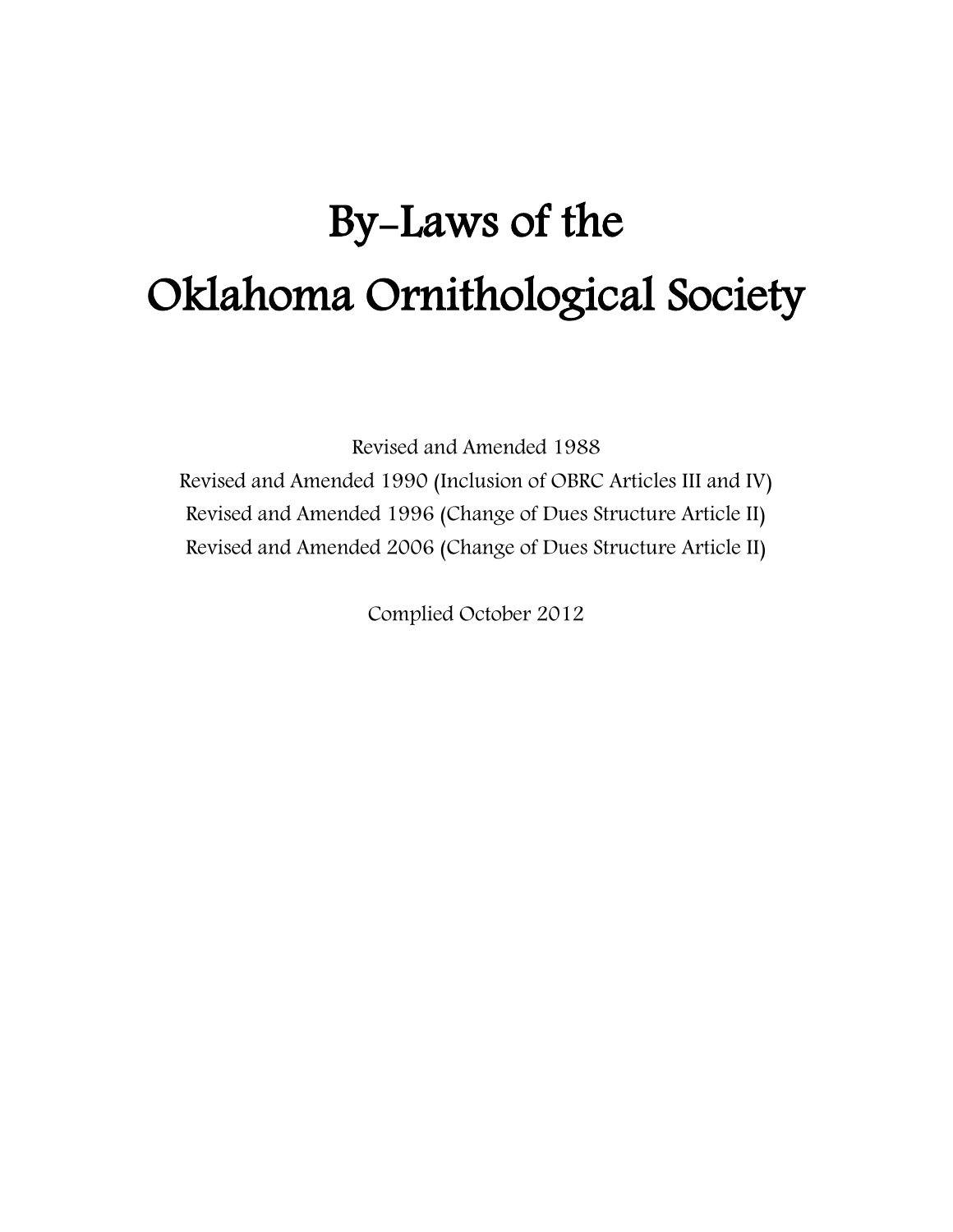## $BY - LAWS$ Oklahoma Ornithological Society

The By-Laws of the Oklahoma Ornithological Society shall govern certain specific actions of the Society and its Officers.

#### I-AFFILIATIONS

- 1. The Oklahoma Ornithological Society shall, while maintaining its independent status, support the mutually acceptable aims and activities of the National Audubon Society. The Society may become an Affiliate and pay the annual stipend for such affiliation upon annual approvals by the Executive Board.
- 2. The Society may, upon annual approval by the Executive Board, maintain membership in other conservation organizations.
- 3. Any local club with similar aims may designate itself an affiliate of the Society if a majority of its member families are also members in good standing of the Society.

## $II - DUES$

- 1. Dues for membership in the Society for individuals shall be as follows: (a) Student Member[ship] \$15.00. (b) Regular Member[ship] \$25.00. (c) Family Member[ship] \$35.00 – family receives one set of publications. (d) Sustaining Member[ship] \$40.00 or more. (e) Life Member[ship] \$500.00.
- 2. Receipts from (a), (b), and (c) above will be used for operating expenses of the Society. Receipts from (d) will be divided with \$25.00 for operating expenses and remainder to the account designated by the member (general operating account, special projects, Bulletin Fund, Endowment Fund). Life membership funds shall be placed in an Endowment Fund Account in accordance with ARTICLE XI of the Constitution.
- 3. Institutions or companies may receive regular publications of the Society upon receipt of an annual fee of \$25.00. They shall be considered nonvoting Library Members.
- 4. An additional \$1.00 shall be added to  $1(a) 1(d)$  and to subscriptions if payment is received after February 15 for the membership year.
- 5. Members outside the U.S. are requested to add \$2.00 to membership fees for postage each year.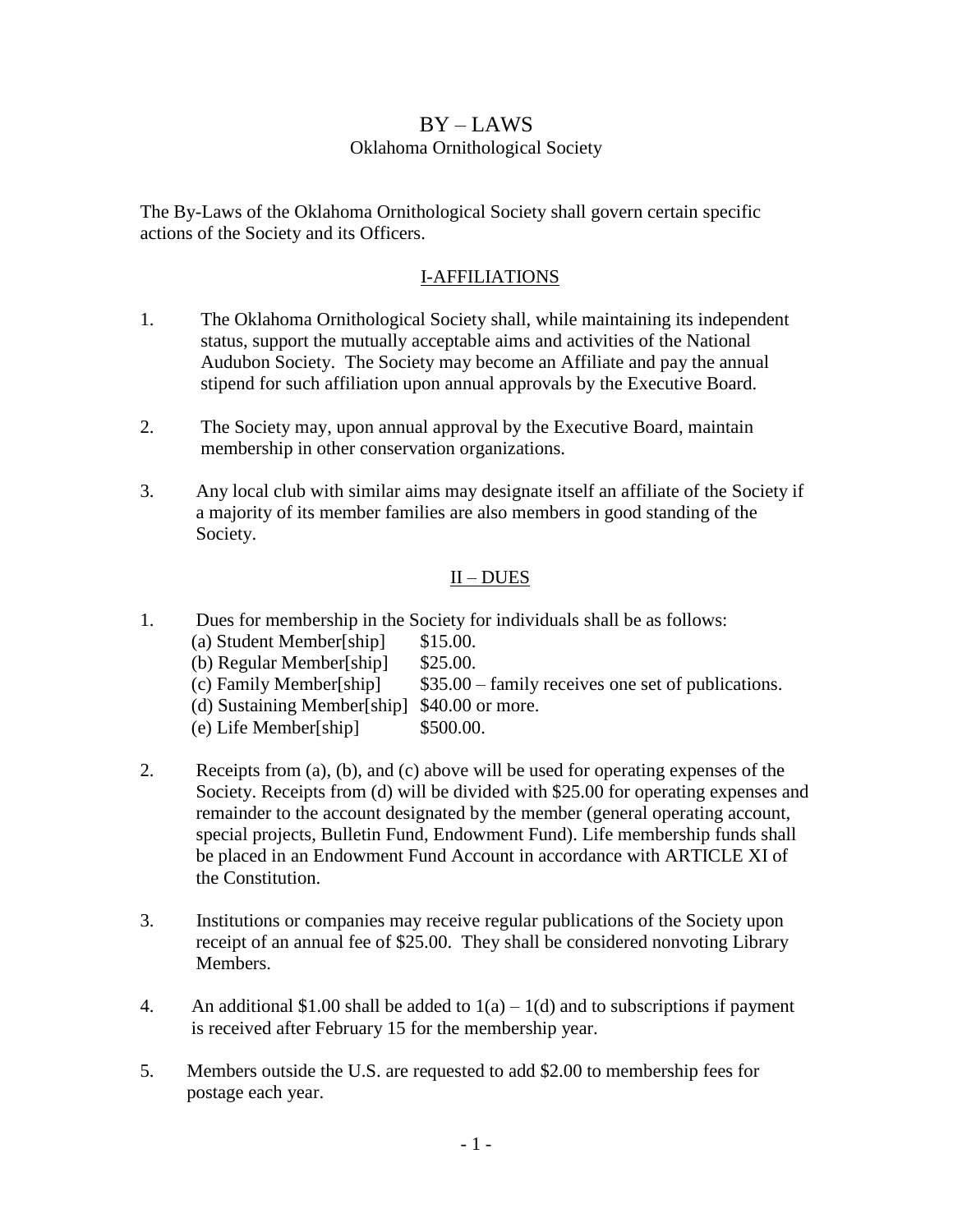6. Back issues of Society publications that are available may be ordered from the Treasurer of the Society. Prices shall be established by the Executive Board upon recommendation of the Budget Committee and such shall be published.

## III – COMMITTEE FUNCTION

- 1. Policies and Procedures. Standing committees shall maintain and operate according to written policies and procedures. Such policies and procedures shall be consistent with the Constitution and By-Laws and must be approved by the Executive Board.
- 2. Review. Policies and procedures shall be reviewed regularly, but at least once each five years.
- 3. Changes. The committee chairperson may review and revise their respective policies and procedures subject to approval by the Executive Board.
- 4. Special Policies. Certain policies and procedures of the Oklahoma Bird Records Committee are established in Section IV of these By – Laws.

## IV – THE OKLAHOMA BIRD RECORDS COMMITTEE

- 1. Name. The official name of the bird records committee of the Oklahoma Ornithological Society shall be the Oklahoma Bird Records Committee (OBRC).
- 2. Purposes and Goals. The purposes and goals of the OBRC shall be:
	- (a) To accumulate records concerning occurrences and breeding of bird species in Oklahoma.
	- (b) To provide the OOS Date Guide for assessing status as to level of rarity.
	- (c) To provide a verification system for assessing reliability of bird records, and by which documentations of sight records and other records of Oklahoma birds (e.g. photographs, specimens or sound recordings) can gain universal acceptance as valuable scientific data.
	- (d) To establish standards of observation and reporting against which field observers can compare their own techniques.
	- (e) To keep or cause to keep an official Oklahoma State Bird List.
	- (f) To maintain permanent files of the original bird records and associated OBRC evaluations and comments for future use.
- 3. Bird Records.
	- (a) Definition. A bird record is any specific observation or series of observations accumulated by the OBRC and placed in its files.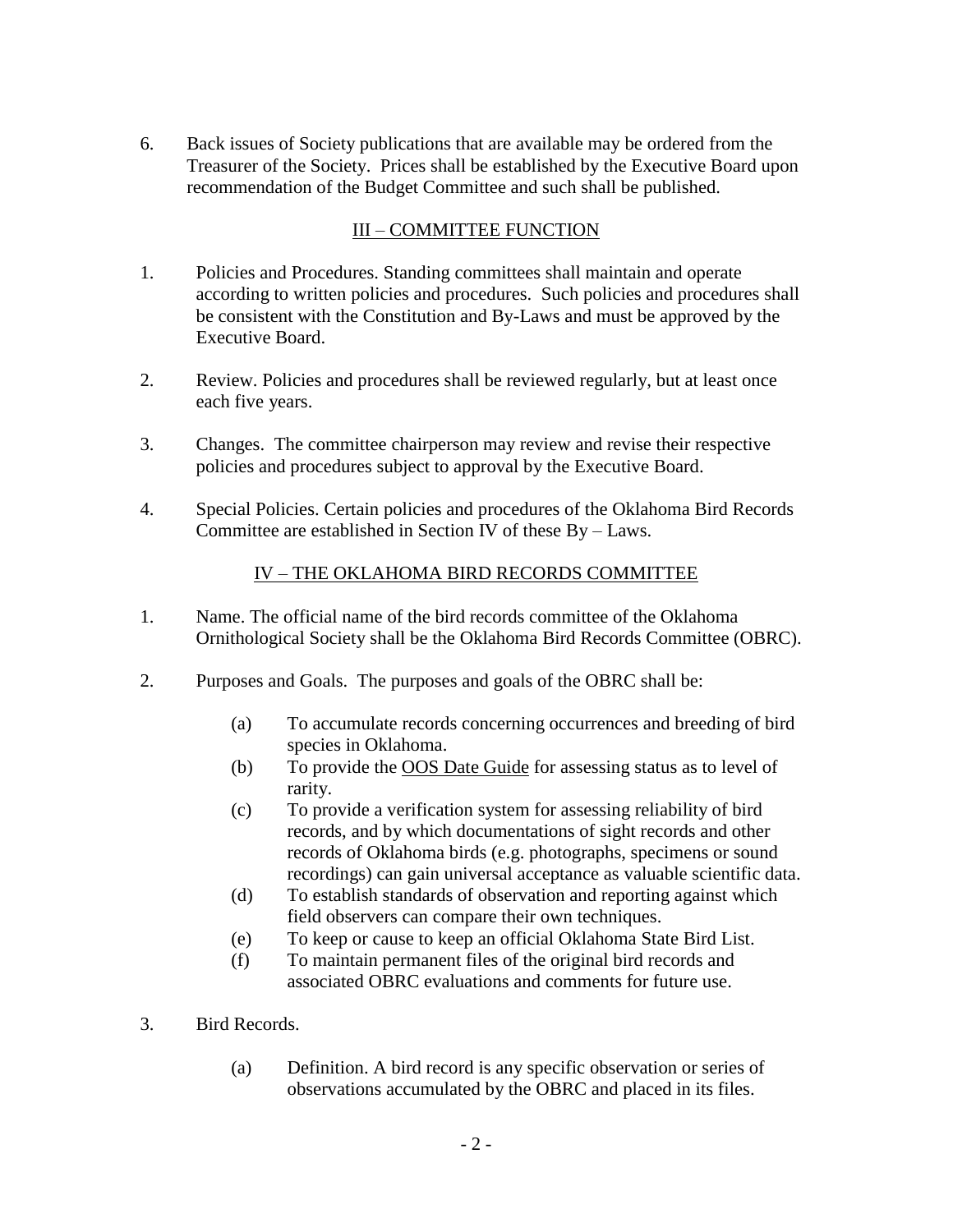- (b) Inclusiveness. All records of birds observed in Oklahoma are subject to the policies of the OBRC.
- (c) Source. The source of a record shall be identified, and accompany the record in any file. The source may be the observer, a compiler, a group, or another file.
- (d) Documentation. A documentation is any written account, photograph, specimen, tape recording and/or other evidence submitted to the OBRC which supports the conclusions of an observation as to the identity of a particular bird species or type.
- (e) Classification. Each bird record will be placed into a category on the basis of rarity as specified or implied by the current edition of the OOS Date Guide and its supplements and/or by OBRC policies, each record will be treated according to its level of rarity with those most rare requiring the fullest documentation.
- 4. Membership.
	- (a) Numbers. The OBRC will be composed of the Chairperson and at least three other members capable of serving to evaluate supporting documentations. One member, or one additional non-voting member, may be appointed as Secretary of the OBRC at the discretion of the Chairperson.
	- (b) Qualifications. Members of the OBRC must be knowledgeable in at least some dimensions of bird identification, must also be capable of making objective decisions concerning the acceptance or rejection of documentations, and must follow the policy guidelines of the OBRC and By-Laws stated herein in a defensible manner. They must also be members in good standing in the OOS. The Secretary of the OBRC must be capable of assisting the Chairperson.
	- (c) Election or Appointment of Chairperson. The Chairperson shall be initially appointed by the President of the OOS with Executive Board approval. Her/his term shall be until resignation, death, inactivity or removal for cause. A replacement Chairperson should be a current member of the OBRC recommended for presidential appointment by majority vote of current OBRC members, and should current members decline the position, or the OBRC reduce to one or none, an initial presidential appointment as specified above shall be made.
	- (d) New Members. New members to the OBRC must be approved by the Chairperson, majority vote of the current OBRC members, and the Executive Board.
	- (e) Initiation of Duties. Membership becomes effective upon approval.
	- (f) Removals. Members who are delinquent in their duties may be removed for cause by majority vote of remaining OBRC members.